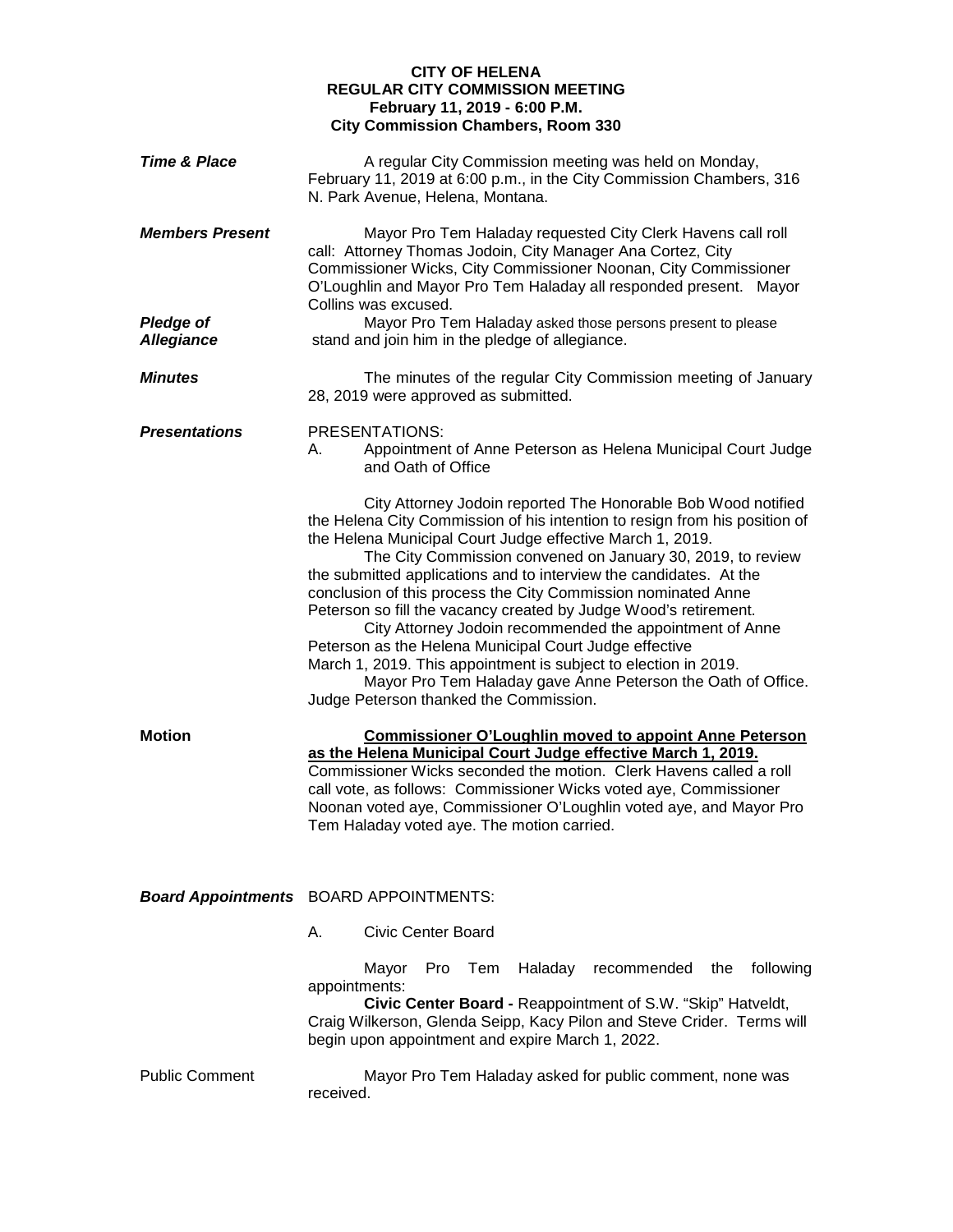| <b>Motion</b>         | <b>Commissioner O'Loughlin moved approval of the</b><br>appointments as outlined above . Commissioner Noonan seconded                                                                                                                                                                                                                                                                                                                                                                                                                                                                                                                                                                                                                                                                                                                                                                                                                                                                                                                                                                                                                                                                                                                                                                                                                                                                                                                                                                                                                                                                                                                                                                                                                                                                                                                    |
|-----------------------|------------------------------------------------------------------------------------------------------------------------------------------------------------------------------------------------------------------------------------------------------------------------------------------------------------------------------------------------------------------------------------------------------------------------------------------------------------------------------------------------------------------------------------------------------------------------------------------------------------------------------------------------------------------------------------------------------------------------------------------------------------------------------------------------------------------------------------------------------------------------------------------------------------------------------------------------------------------------------------------------------------------------------------------------------------------------------------------------------------------------------------------------------------------------------------------------------------------------------------------------------------------------------------------------------------------------------------------------------------------------------------------------------------------------------------------------------------------------------------------------------------------------------------------------------------------------------------------------------------------------------------------------------------------------------------------------------------------------------------------------------------------------------------------------------------------------------------------|
|                       | the motion. Clerk Havens called a roll call vote, as follows:<br>Commissioner Wicks voted aye, Commissioner Noonan voted aye,<br>Commissioner O'Loughlin voted aye, and Mayor Pro Tem Haladay voted<br>aye. The motion carried.                                                                                                                                                                                                                                                                                                                                                                                                                                                                                                                                                                                                                                                                                                                                                                                                                                                                                                                                                                                                                                                                                                                                                                                                                                                                                                                                                                                                                                                                                                                                                                                                          |
| <b>Consent Agenda</b> | <b>CONSENT AGENDA:</b><br>Claims<br>А.<br>В.<br>Consider approval of the sublease between Broadwater<br>Productions, Inc., dba Grandstreet Theatre, and Narrate Church.                                                                                                                                                                                                                                                                                                                                                                                                                                                                                                                                                                                                                                                                                                                                                                                                                                                                                                                                                                                                                                                                                                                                                                                                                                                                                                                                                                                                                                                                                                                                                                                                                                                                  |
|                       | City Manager Cortez recommended approval of the claims and<br>the consent agenda.                                                                                                                                                                                                                                                                                                                                                                                                                                                                                                                                                                                                                                                                                                                                                                                                                                                                                                                                                                                                                                                                                                                                                                                                                                                                                                                                                                                                                                                                                                                                                                                                                                                                                                                                                        |
| <b>Public Comment</b> | Mayor Pro Tem Haladay asked for public comment.<br>Daryl Stordahl, board member of the Narrate Church<br>recommended the continuation of the sublease agreement between the<br>Narrate Church and Grandstreet Theatre.                                                                                                                                                                                                                                                                                                                                                                                                                                                                                                                                                                                                                                                                                                                                                                                                                                                                                                                                                                                                                                                                                                                                                                                                                                                                                                                                                                                                                                                                                                                                                                                                                   |
| <b>Motion</b>         | <b>Commissioner Noonan moved approval of the consent</b><br>agenda, items A-B. Commissioner Wicks seconded the motion. Clerk<br>Havens called a roll call vote, as follows: Commissioner Wicks voted<br>aye, Commissioner Noonan voted aye, Commissioner O'Loughlin voted<br>aye, and Mayor Pro Tem Haladay voted aye. The motion carried.                                                                                                                                                                                                                                                                                                                                                                                                                                                                                                                                                                                                                                                                                                                                                                                                                                                                                                                                                                                                                                                                                                                                                                                                                                                                                                                                                                                                                                                                                               |
| <b>Bid Award</b>      | <b>BID AWARD</b><br>Wastewater Treatment Generator Set and Automatic Transfer<br>А.<br>Switch, City Project No. 18-31.                                                                                                                                                                                                                                                                                                                                                                                                                                                                                                                                                                                                                                                                                                                                                                                                                                                                                                                                                                                                                                                                                                                                                                                                                                                                                                                                                                                                                                                                                                                                                                                                                                                                                                                   |
| <b>Staff Report</b>   | Assistant Director of Public Works Libbi Lovshin reported the<br>existing City of Helena wastewater treatment plant does not have an<br>automatic power generation system to mitigate impact of power outages.<br>The plant relies on a natural gas powered backup pump that pumps<br>wastewater through the plant in the event of a power outage. This<br>system however, does not provide heat, light or electrical plant controls;<br>thus offering limited back up capacity.<br>The City solicited and received two (2) bids for the Wastewater<br>Treatment Generator Set and Automatic Transfer Switch on January 15,<br>2019. The lowest responsive bidder for the project was Power Systems<br>West Inc., of Boise, ID with a bid price of \$98,400.00. The second bid<br>submitted for the project was from RDO Power Systems of Billings, MT<br>with a bid price of \$96,892.37. The bid from RDO Power Systems was<br>deemed unresponsive as it included a Level 1 sound enclosure for the<br>generator system rather than a Level 2 sound enclosure as specified in<br>the Bid Documents.<br>The cost for this project is planned to be paid for by the City of<br>Helena out of the Wastewater budgeted capital fund and is a planned<br>upgrade to the City's wastewater treatment system to increase reliability<br>and to ensure plant operation in emergency situations. This project is for<br>the replacement and upgrade of vital infrastructure for the City, in order<br>to ensure full operation of the wastewater treatment plant in case of<br>power outage. No disadvantages to this award are expected.<br>Assistant Director Lovshin recommended awarding the<br>Wastewater Treatment Generator Set and Automatic Transfer Switch,<br>City Project No. 18-31, to the lowest responsive bidder, Power Systems |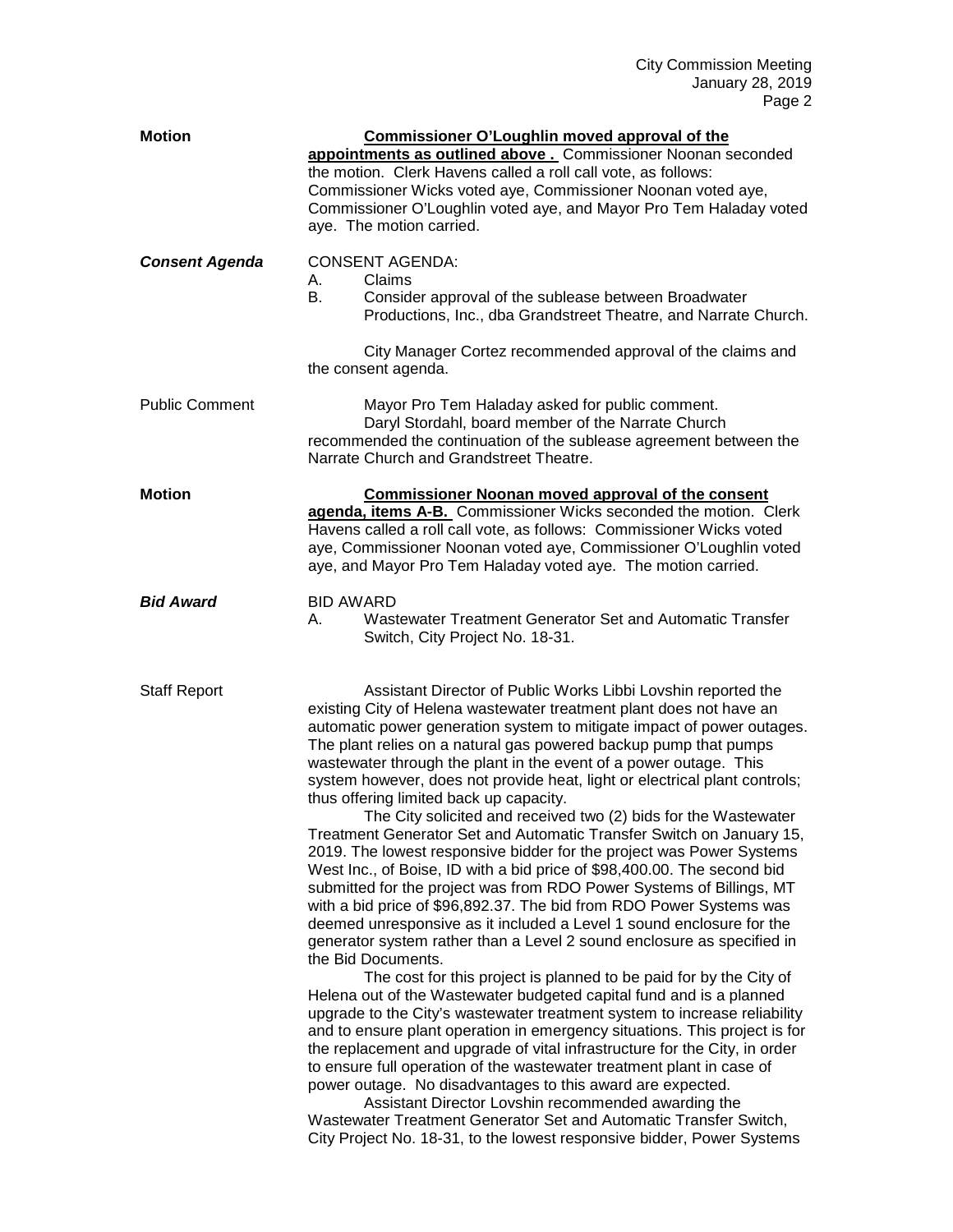|                       | West Inc. in the amount of \$98,400.00                                                                                                                                                                                                                                                                                                                                                                                                                                                                                                                                                                                                                                                                                                                                                                                                                                                                                                                                                                                                                                                                                               |
|-----------------------|--------------------------------------------------------------------------------------------------------------------------------------------------------------------------------------------------------------------------------------------------------------------------------------------------------------------------------------------------------------------------------------------------------------------------------------------------------------------------------------------------------------------------------------------------------------------------------------------------------------------------------------------------------------------------------------------------------------------------------------------------------------------------------------------------------------------------------------------------------------------------------------------------------------------------------------------------------------------------------------------------------------------------------------------------------------------------------------------------------------------------------------|
| <b>Public Comment</b> | Mayor Pro Tem Haladay asked for public comment, none was<br>received.                                                                                                                                                                                                                                                                                                                                                                                                                                                                                                                                                                                                                                                                                                                                                                                                                                                                                                                                                                                                                                                                |
| <b>Motion</b>         | <b>Commissioner O'Loughlin moved to award the Wastewater</b><br><b>Treatment Generator Set and Automatic Transfer Switch, City</b><br>Project No. 18-31, to the lowest responsive bidder, Power Systems<br>West Inc. in the amount of \$98,400.00. Commissioner Noonan<br>seconded the motion. Clerk Havens called a roll call vote, as follows:<br>Commissioner Wicks voted aye, Commissioner Noonan voted aye,<br>Commissioner O'Loughlin voted aye, and Mayor Pro Haladay voted aye.<br>The motion carried.<br>C.<br><b>Front Street Improvements</b>                                                                                                                                                                                                                                                                                                                                                                                                                                                                                                                                                                             |
| <b>Staff Report</b>   | Assistant Director of Public Works Libbi Lovshin reported the<br>reconstruction of Front Street from Neill Avenue to W. Lyndale Avenue<br>was publicly bid. The City received bids on January 22, 2019. The<br>scope of the reconstruction includes abandonment of the 48-inch storm<br>pipe, installation of new 60-inch storm pipe, 8 inch water main and<br>streetscaping. Three bids were received for the project ranging from<br>\$3,132,760.00 to \$3,643,900.10.<br>The Front Street Improvement Project will provide improved<br>storm water conveyance, abandon the old storm pipe alignment which<br>goes under two buildings, provide new water distribution piping, and<br>provide a new street layout with streetscaping.<br>Assistant Director Lovshin recommended awarding the Front<br>Street Improvements Project to the lowest responsive and responsible<br>bidder, Helena Sand and Gravel, in the amount of \$3,132,760.00. This<br>project will be funded from the Storm Water Utility fund (\$1,771,358); the<br>Water Service fund (\$422,713); and the Street Improvement and Gas<br>Tax funds (\$938,689). |
| <b>Discussion</b>     | Commissioner O'Loughlin asked how many bids were received<br>for the bid. Assistant Director Lovshin responded there were 3 bids.<br>Mayor Pro Tem Haladay asked if the approximately \$900,000<br>referenced within the budget was a characterization of how far under<br>budget the final project would cost. Assistant Director Lovshin reported<br>the original projected cost was stated to be approximately \$4,900,000,<br>but the currently cost were expected to be just over \$4,000,000, meaning<br>the number referenced by Mayor Pro Tem Haladay was a cost savings<br>for the project. Mayor Pro Tem Haladay thanked the staff for coming in<br>under budget.<br>Commissioner O'Loughlin asked how the budget allocation was<br>determined for this project. Assistant Director Lovshin reported line<br>items are determined based upon what type of activity the line items are.                                                                                                                                                                                                                                     |
| <b>Public Comment</b> | Mayor Pro Tem Haladay asked for public comment, none was<br>received.                                                                                                                                                                                                                                                                                                                                                                                                                                                                                                                                                                                                                                                                                                                                                                                                                                                                                                                                                                                                                                                                |
| <b>Motion</b>         | <b>Commissioner Wicks moved to award the Front Street</b><br><b>Improvements Project to Helena Sand and Gravel for the amount of</b><br>\$3,132,760.00. Commissioner Noonan seconded the motion.                                                                                                                                                                                                                                                                                                                                                                                                                                                                                                                                                                                                                                                                                                                                                                                                                                                                                                                                     |
| Discussion            | Commissioner Noonan stated the front street project would be a                                                                                                                                                                                                                                                                                                                                                                                                                                                                                                                                                                                                                                                                                                                                                                                                                                                                                                                                                                                                                                                                       |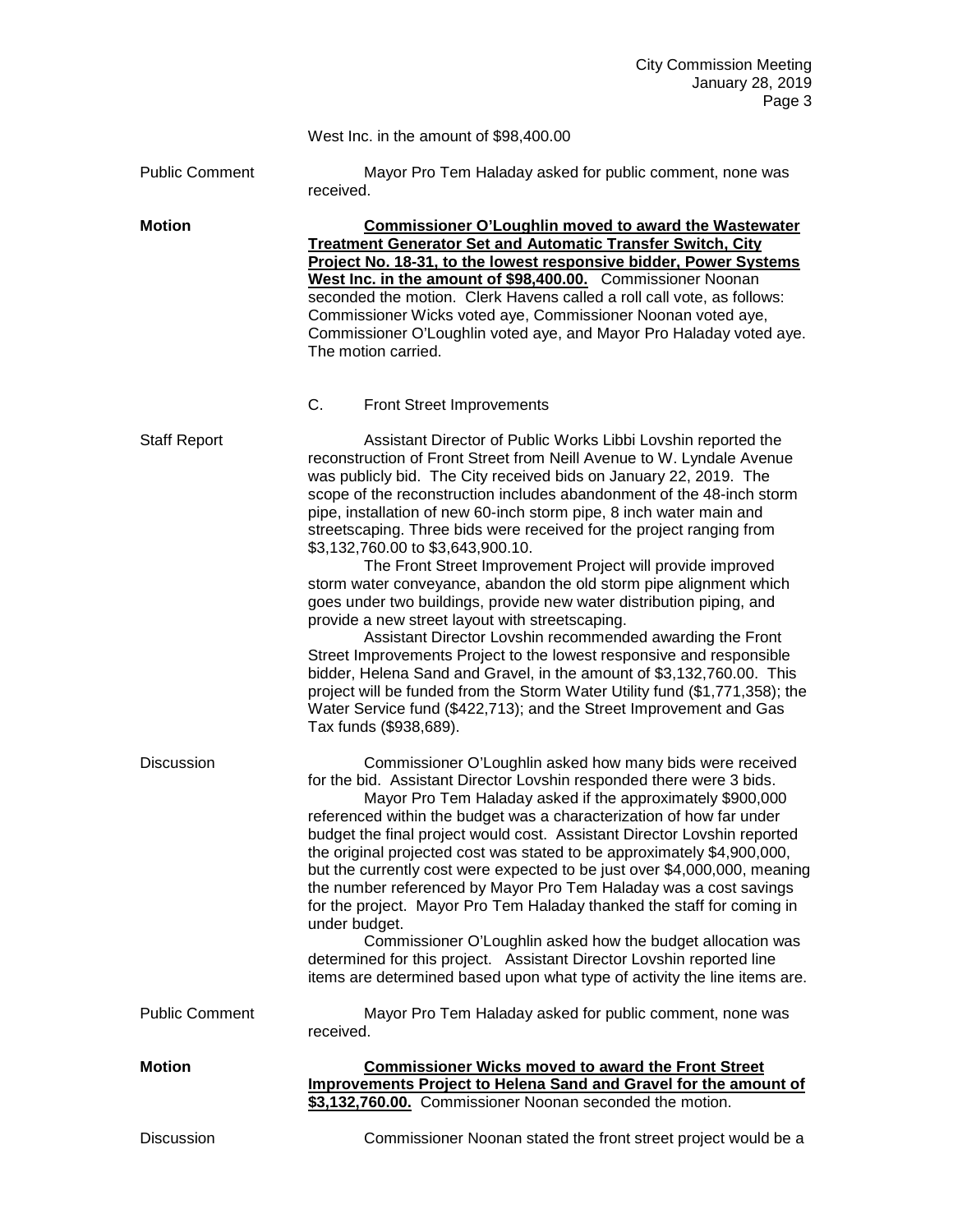|                                                         | great benefit for the City of Helena, commending the Public Works<br>department on its steady progress in implementing this project and<br>others related to the overall Master Plan.<br>Commissioner O'Loughlin asked if the Front Street project<br>included changes to the intersection at Neill Avenue and Front Street.<br>Assistant Director Lovshin stated the intersection at Neill Avenue would<br>not be included in this project, but the intersection was being discussed<br>as part of other potential projects.<br>Mayor Pro Tem Haladay thanked the staff for their work on this<br>particular project and it's relation to the downtown master plan, and<br>congratulated the staff again for coming in under budget.                                                                                                                                                                    |
|---------------------------------------------------------|----------------------------------------------------------------------------------------------------------------------------------------------------------------------------------------------------------------------------------------------------------------------------------------------------------------------------------------------------------------------------------------------------------------------------------------------------------------------------------------------------------------------------------------------------------------------------------------------------------------------------------------------------------------------------------------------------------------------------------------------------------------------------------------------------------------------------------------------------------------------------------------------------------|
| Vote                                                    | Clerk Havens called a roll call vote, as follows:<br>Commissioner Wicks voted aye, Commissioner Noonan voted aye,<br>Commissioner O'Loughlin voted aye, and Mayor Pro Tem Haladay<br>voted aye. The motion carried.                                                                                                                                                                                                                                                                                                                                                                                                                                                                                                                                                                                                                                                                                      |
| <b>Communications</b><br><b>From City Commissioners</b> | COMMUNICATIONS/PROPOSALS FROM CITY<br><b>COMMISSIONERS</b><br>Commissioner O'Loughlin thanked the City Staff for their hard<br>work on the snow removal over the past couple of weeks. The<br>commission has received multiple positive comments from citizens<br>regarding the efforts of the City and its new snow removal plan.                                                                                                                                                                                                                                                                                                                                                                                                                                                                                                                                                                       |
| <b>Report of the City</b><br><b>Attorney</b>            | REPORT OF THE CITY ATTORNEY<br>City Attorney Jodoin stated there is nothing to report.                                                                                                                                                                                                                                                                                                                                                                                                                                                                                                                                                                                                                                                                                                                                                                                                                   |
| <b>Report of the City</b><br><b>Manager</b>             | REPORT OF THE CITY MANAGER<br>City Manager Cortez reported the City twitter account is active<br>and invited the Commission to participate. Manager Cortez reminded<br>the Commission about the Strategic Planning Session on Saturday<br>February 16 <sup>th</sup> , which is open to the Public. The City Attorney, Finance<br>and the City Manager offices will also be in attendance.<br>Last week a gathering was held in honor and in gratitude of<br>Dennis Taylor, where Lewis & Clark County proclaimed February 7, 2019<br>as "Dennis Taylor Day." Manager Cortez stated a tour of the Law &<br>Justice Center had been scheduled for the Commission on February 20 <sup>th</sup><br>at 3:00 pm. Manager Cortez stated her office priorities going forward as:<br>ADA accessibility issues, open lands and urban interface activities,<br>emergency response, overtime issues, and the budget. |
| <b>Report from the</b><br><b>Helena Citizens</b>        | REPORT FROM THE HELENA CITIZENS COUNCIL<br>No report given.                                                                                                                                                                                                                                                                                                                                                                                                                                                                                                                                                                                                                                                                                                                                                                                                                                              |
| <b>Regular Items</b>                                    | CONSIDER A RESOLUTION OF INTENTION TO AMEND<br>А.<br>RESOLUTION NO. 5261 THAT CREATED SPECIAL<br><b>IMPROVEMENT LIGHTING DISTRICT NO. 193 TO ADD FOUR</b><br>(4) LIGHTS AND TO ALTER THE BOUNDARIES TO ADD LOT<br>2 IN BLOCK H IN THE GREAT NORTHERN TOWN CENTER<br>P.U.D. AND LOTS 3 AND 4 IN THE CHESSMAN AND DAVIS<br>PLACER MINING CLAIM TO SILD NO. 193 IN THE CITY OF<br><b>HELENA, MT</b>                                                                                                                                                                                                                                                                                                                                                                                                                                                                                                         |
| <b>Staff Report</b>                                     | Finance Director Glenn Jorgenson reported the City Commission<br>created Special Improvement Lighting District No. 193 in 1954. There<br>are nine lights on Front St., and part way up Thirteenth and Fourteenth<br>Streets. The lights are currently 100 watt Cobra head style.                                                                                                                                                                                                                                                                                                                                                                                                                                                                                                                                                                                                                         |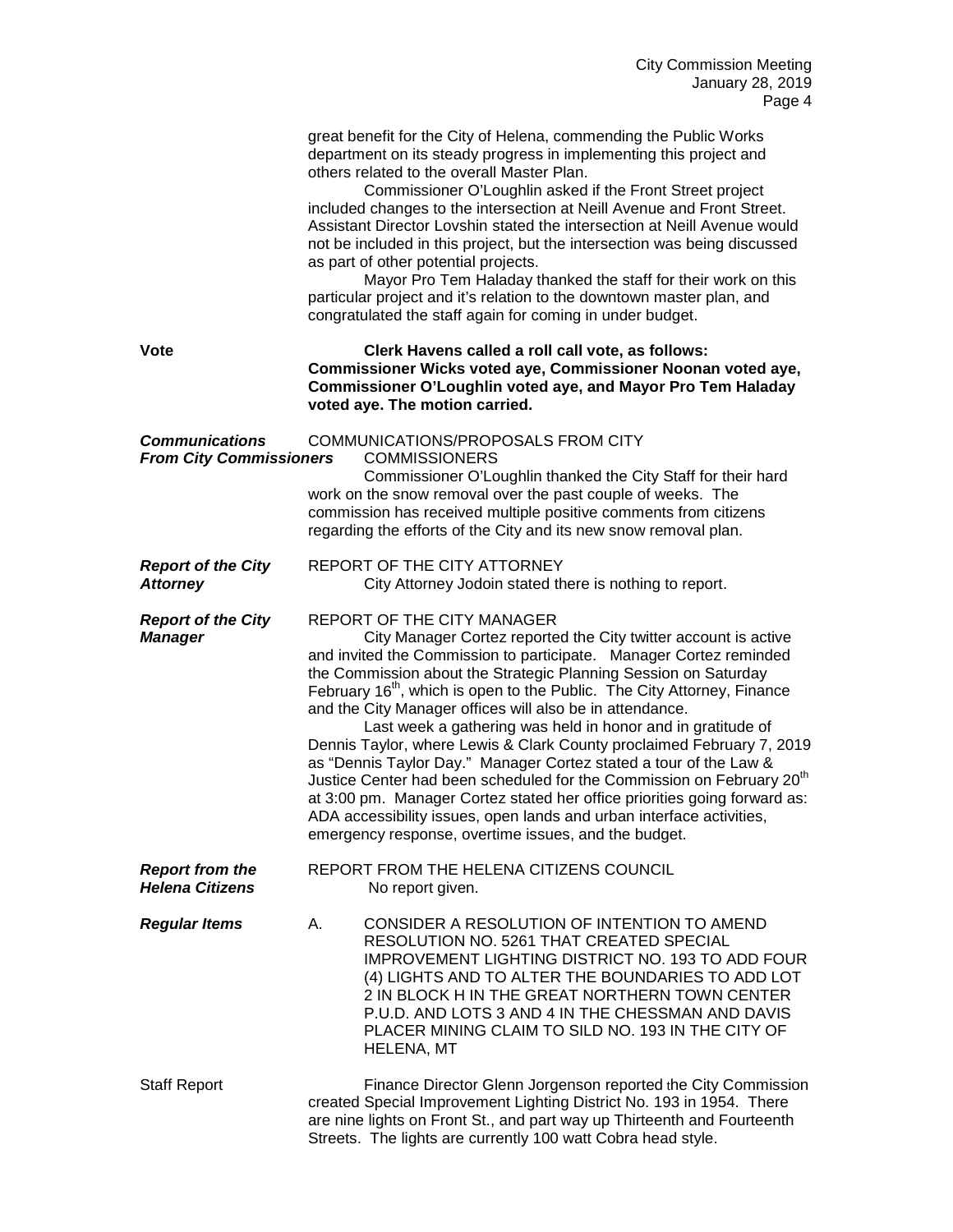|                                        | The proposed amendment to resolution No. 5261 has three<br>goals: 1. Light fixture consistency with Downtown Master Plan<br>specifications including decorative historic replica lights similar in<br>aesthetics as those on Last Chance Gulch, 2. Improve pedestrian access<br>to Centennial Park through the Lyndale Avenue underpass, and 3.<br>Increase energy efficiency through installation of LED lights.<br>A. Safer pedestrian traffic due to better lighting.<br>B. Improved pedestrian traffic to Centennial Park.<br>C. Consistency with Downtown Master Plan regarding aesthetics<br>of the area.<br>D. Sustainability compliance due to replacement of inefficient<br>sodium lights with LED.                                                                                                                                                                                                                                            |
|----------------------------------------|---------------------------------------------------------------------------------------------------------------------------------------------------------------------------------------------------------------------------------------------------------------------------------------------------------------------------------------------------------------------------------------------------------------------------------------------------------------------------------------------------------------------------------------------------------------------------------------------------------------------------------------------------------------------------------------------------------------------------------------------------------------------------------------------------------------------------------------------------------------------------------------------------------------------------------------------------------|
|                                        | This project will require additional resources to install the four<br>lights. However, LED lights take approximately 50% of the current high-<br>pressure sodium lights. Less usage translates into savings which in the<br>long term will cover installation costs. The new lights will be Dark Sky<br>compliant, as well. The new lights will cost \$10,000 to install. This cost<br>also includes transformers. Funds for this project will come from Street<br>Maintenance and/or Gas Tax.<br>Director Jorgenson recommended approval of a resolution of<br>intention to amend resolution No. 5261 that created Special<br>Improvement Lighting District No. 193 to add four (4) lights and to alter<br>the boundaries to add Lot 2 in Block H in the Great Northern Town<br>Center P.U.D. and Lots 3 and 4 in the Chessman and Davis Placer<br>Mining Claim to SILD No. 193 in the City of Helena, and hold a public<br>hearing on March 11, 2019. |
| <b>Discussion</b>                      | Commissioner O'Loughlin asked for clarification of the area<br>being discussed in this resolution of intention, versus the affected area<br>including the two lights to be considered in a future resolution. Director<br>Jorgenson indicated the location of these lights and stated the two lights<br>in question would be addressed in a minor amendment at a later date.                                                                                                                                                                                                                                                                                                                                                                                                                                                                                                                                                                            |
| <b>Public Comment</b>                  | Mayor Pro Tem Haladay called for public comment. None was<br>received.                                                                                                                                                                                                                                                                                                                                                                                                                                                                                                                                                                                                                                                                                                                                                                                                                                                                                  |
| <b>Motion</b>                          | <b>Commissioner Noonan moved to approve a resolution of</b><br>intention to amend resolution No. 5261 that created Special<br><b>Improvement Lighting District No. 193 to add four lights and to alter</b><br>the boundaries to add Lot 2 in Block H in the Great Northern Town<br>Center P.U.D and Lots 3 and 4 in the Chessman and Davis Placer<br>Mining Claim to SILD No. 193 in the City of Helena, and hold a<br>public hearing on March 11, 2019. Commissioner Wicks seconded<br>the motion.                                                                                                                                                                                                                                                                                                                                                                                                                                                     |
| <b>Discussion</b>                      | Commissioner Noonan thanked staff and Northwestern Energy<br>for their cooperative efforts to be one of the first cities in the state to<br>institute the LED lighting as part of the lighting infrastructure.                                                                                                                                                                                                                                                                                                                                                                                                                                                                                                                                                                                                                                                                                                                                          |
| <b>Vote</b>                            | Clerk Havens called a roll call vote, as follows:<br>Commissioner Wicks voted aye, Commissioner Noonan voted aye,<br>Commissioner O'Loughlin voted aye, and Mayor Pro Tem Haladay<br>voted aye. The motion carried. Resolution 20509                                                                                                                                                                                                                                                                                                                                                                                                                                                                                                                                                                                                                                                                                                                    |
| <b>Public</b><br><b>Communications</b> | PUBLIC COMMUNICATIONS<br>No public communications.                                                                                                                                                                                                                                                                                                                                                                                                                                                                                                                                                                                                                                                                                                                                                                                                                                                                                                      |